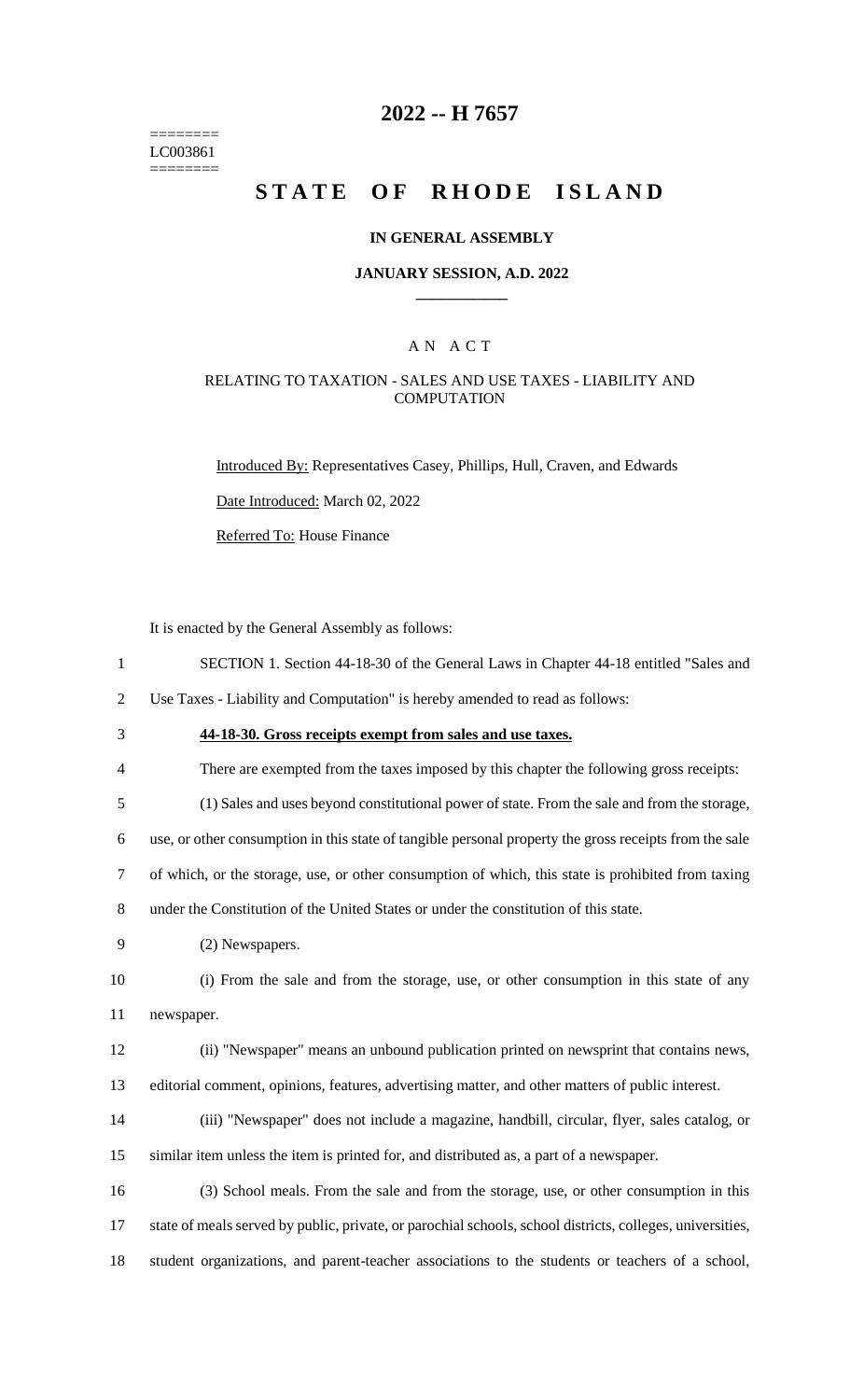college, or university whether the meals are served by the educational institutions or by a food service or management entity under contract to the educational institutions.

(4) Containers.

(i) From the sale and from the storage, use, or other consumption in this state of:

 (A) Non-returnable containers, including boxes, paper bags, and wrapping materials that are biodegradable and all bags and wrapping materials utilized in the medical and healing arts, when sold without the contents to persons who place the contents in the container and sell the contents with the container.

 (B) Containers when sold with the contents if the sale price of the contents is not required to be included in the measure of the taxes imposed by this chapter.

 (C) Returnable containers when sold with the contents in connection with a retail sale of the contents or when resold for refilling.

 (D) Keg and barrel containers, whether returnable or not, when sold to alcoholic beverage producers who place the alcoholic beverages in the containers.

 (ii) As used in this subdivision, the term "returnable containers" means containers of a kind customarily returned by the buyer of the contents for reuse. All other containers are "non-returnable containers."

 (5)(i) Charitable, educational, and religious organizations. From the sale to, as in defined in this section, and from the storage, use, and other consumption in this state, or any other state of the United States of America, of tangible personal property by hospitals not operated for a profit; "educational institutions" as defined in subdivision (18) not operated for a profit; churches, orphanages, and other institutions or organizations operated exclusively for religious or charitable purposes; interest-free loan associations not operated for profit; nonprofit, organized sporting leagues and associations and bands for boys and girls under the age of nineteen (19) years; the following vocational student organizations that are state chapters of national vocational student organizations: Distributive Education Clubs of America (DECA); Future Business Leaders of America, Phi Beta Lambda (FBLA/PBL); Future Farmers of America (FFA); Future Homemakers of America/Home Economics Related Occupations (FHA/HERD); Vocational Industrial Clubs of America (VICA); organized nonprofit golden age and senior citizens clubs for men and women; and parent-teacher associations; and from the sale, storage, use, and other consumption in this state, of and by the Industrial Foundation of Burrillville, a Rhode Island domestic nonprofit corporation. (ii) In the case of contracts entered into with the federal government, its agencies, or instrumentalities, this state, or any other state of the United States of America, its agencies, any city, town, district, or other political subdivision of the states; hospitals not operated for profit;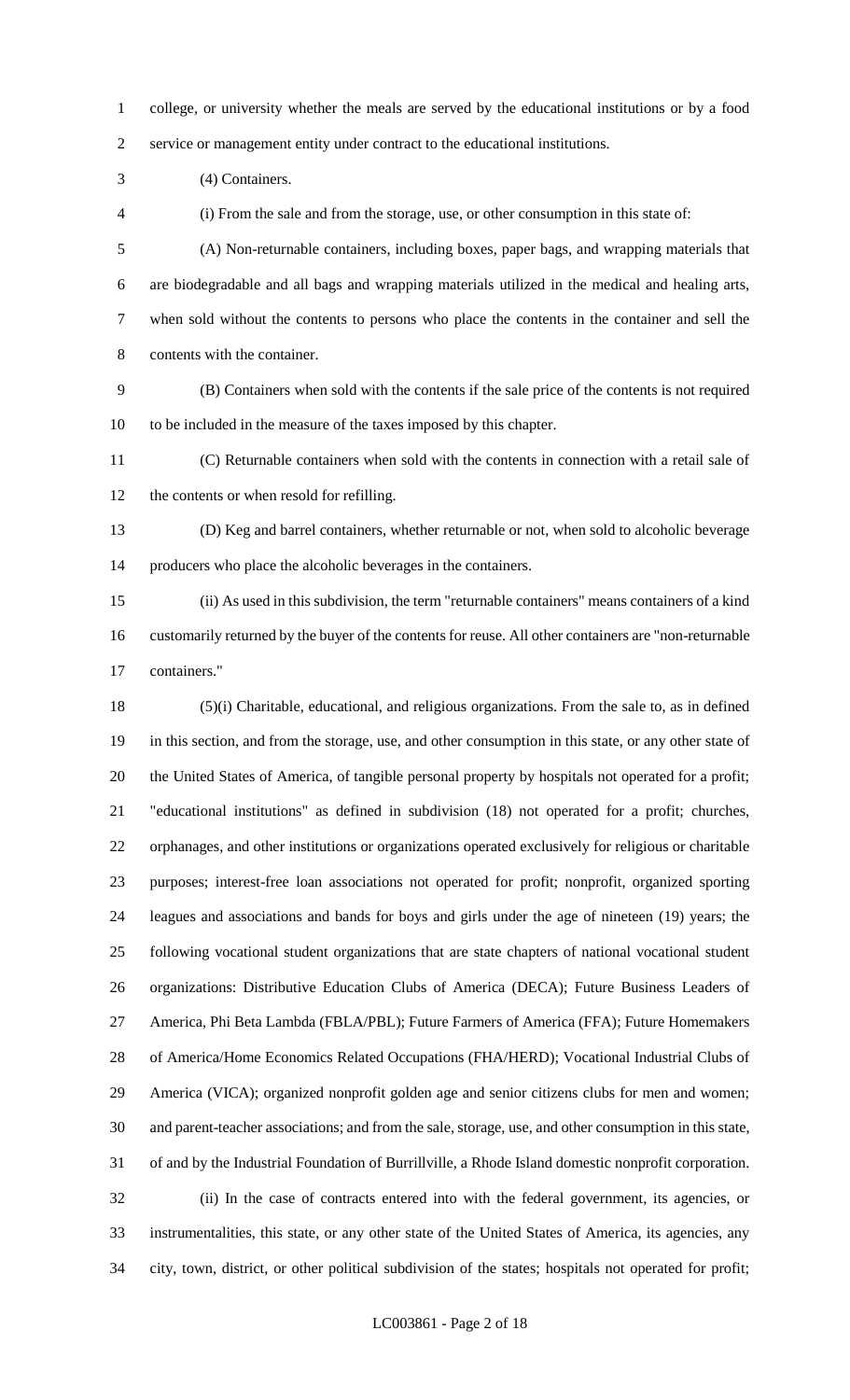educational institutions not operated for profit; churches, orphanages, and other institutions or organizations operated exclusively for religious or charitable purposes, the contractor may purchase such materials and supplies (materials and/or supplies are defined as those that are essential to the project) that are to be utilized in the construction of the projects being performed under the contracts without payment of the tax.

 (iii) The contractor shall not charge any sales or use tax to any exempt agency, institution, or organization but shall in that instance provide his or her suppliers with certificates in the form as determined by the division of taxation showing the reason for exemption and the contractor's records must substantiate the claim for exemption by showing the disposition of all property so purchased. If any property is then used for a nonexempt purpose, the contractor must pay the tax on the property used.

 (6) Gasoline. From the sale and from the storage, use, or other consumption in this state of: (i) Gasoline and other products taxed under chapter 36 of title 31 and (ii) Fuels used for the propulsion of airplanes.

(7) Purchase for manufacturing purposes.

 (i) From the sale and from the storage, use, or other consumption in this state of computer software, tangible personal property, electricity, natural gas, artificial gas, steam, refrigeration, and water, when the property or service is purchased for the purpose of being manufactured into a finished product for resale and becomes an ingredient, component, or integral part of the manufactured, compounded, processed, assembled, or prepared product, or if the property or service is consumed in the process of manufacturing for resale computer software, tangible personal property, electricity, natural gas, artificial gas, steam, refrigeration, or water.

 (ii) "Consumed" means destroyed, used up, or worn out to the degree or extent that the property cannot be repaired, reconditioned, or rendered fit for further manufacturing use.

(iii) "Consumed" includes mere obsolescence.

 (iv) "Manufacturing" means and includes: manufacturing, compounding, processing, assembling, preparing, or producing.

 (v) "Process of manufacturing" means and includes all production operations performed in the producing or processing room, shop, or plant, insofar as the operations are a part of and connected with the manufacturing for resale of tangible personal property, electricity, natural gas, artificial gas, steam, refrigeration, or water and all production operations performed insofar as the operations are a part of and connected with the manufacturing for resale of computer software.

 (vi) "Process of manufacturing" does not mean or include administration operations such as general office operations, accounting, collection, or sales promotion, nor does it mean or include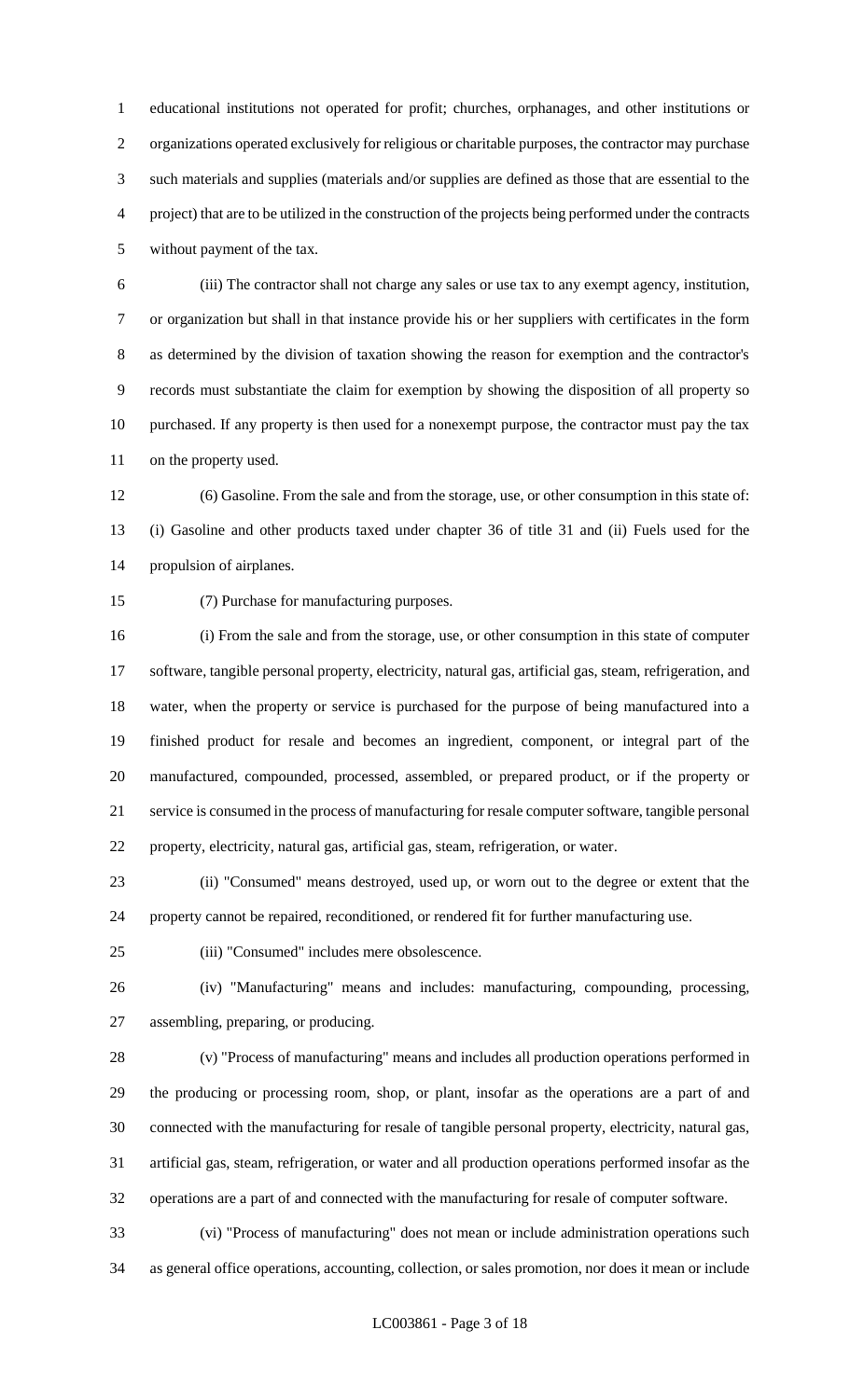distribution operations that occur subsequent to production operations, such as handling, storing, selling, and transporting the manufactured products, even though the administration and distribution operations are performed by, or in connection with, a manufacturing business.

 (8) State and political subdivisions. From the sale to, and from the storage, use, or other consumption by, this state, any city, town, district, or other political subdivision of this state. Every redevelopment agency created pursuant to chapter 31 of title 45 is deemed to be a subdivision of the municipality where it is located.

 (9) Food and food ingredients. From the sale and storage, use, or other consumption in this state of food and food ingredients as defined in § 44-18-7.1(l).

 For the purposes of this exemption "food and food ingredients" shall not include candy, soft drinks, dietary supplements, alcoholic beverages, tobacco, food sold through vending machines, or prepared food, as those terms are defined in § 44-18-7.1, unless the prepared food is: (i) Sold by a seller whose primary NAICS classification is manufacturing in sector 311,

except sub-sector 3118 (bakeries);

(ii) Sold in an unheated state by weight or volume as a single item;

 (iii) Bakery items, including: bread, rolls, buns, biscuits, bagels, croissants, pastries, donuts, danish, cakes, tortes, pies, tarts, muffins, bars, cookies, tortillas; and

 is not sold with utensils provided by the seller, including: plates, knives, forks, spoons, glasses, cups, napkins, or straws.

 (10) Medicines, drugs, and durable medical equipment. From the sale and from the storage, use, or other consumption in this state, of:

 (i) "Drugs" as defined in § 44-18-7.1(h)(i), sold on prescriptions, medical oxygen, and insulin whether or not sold on prescription. For purposes of this exemption drugs shall not include over-the-counter drugs and grooming and hygiene products as defined in § 44-18-7.1(h)(iii).

25 (ii) Durable medical equipment as defined in  $\S$  44-18-7.1(k) for home use only, including, but not limited to: syringe infusers, ambulatory drug delivery pumps, hospital beds, convalescent chairs, and chair lifts. Supplies used in connection with syringe infusers and ambulatory drug delivery pumps that are sold on prescription to individuals to be used by them to dispense or administer prescription drugs, and related ancillary dressings and supplies used to dispense or administer prescription drugs, shall also be exempt from tax.

 (11) Prosthetic devices and mobility enhancing equipment. From the sale and from the storage, use, or other consumption in this state, of prosthetic devices as defined in § 44-18-7.1(t), sold on prescription, including, but not limited to: artificial limbs, dentures, spectacles, eyeglasses, and artificial eyes; artificial hearing devices and hearing aids, whether or not sold on prescription;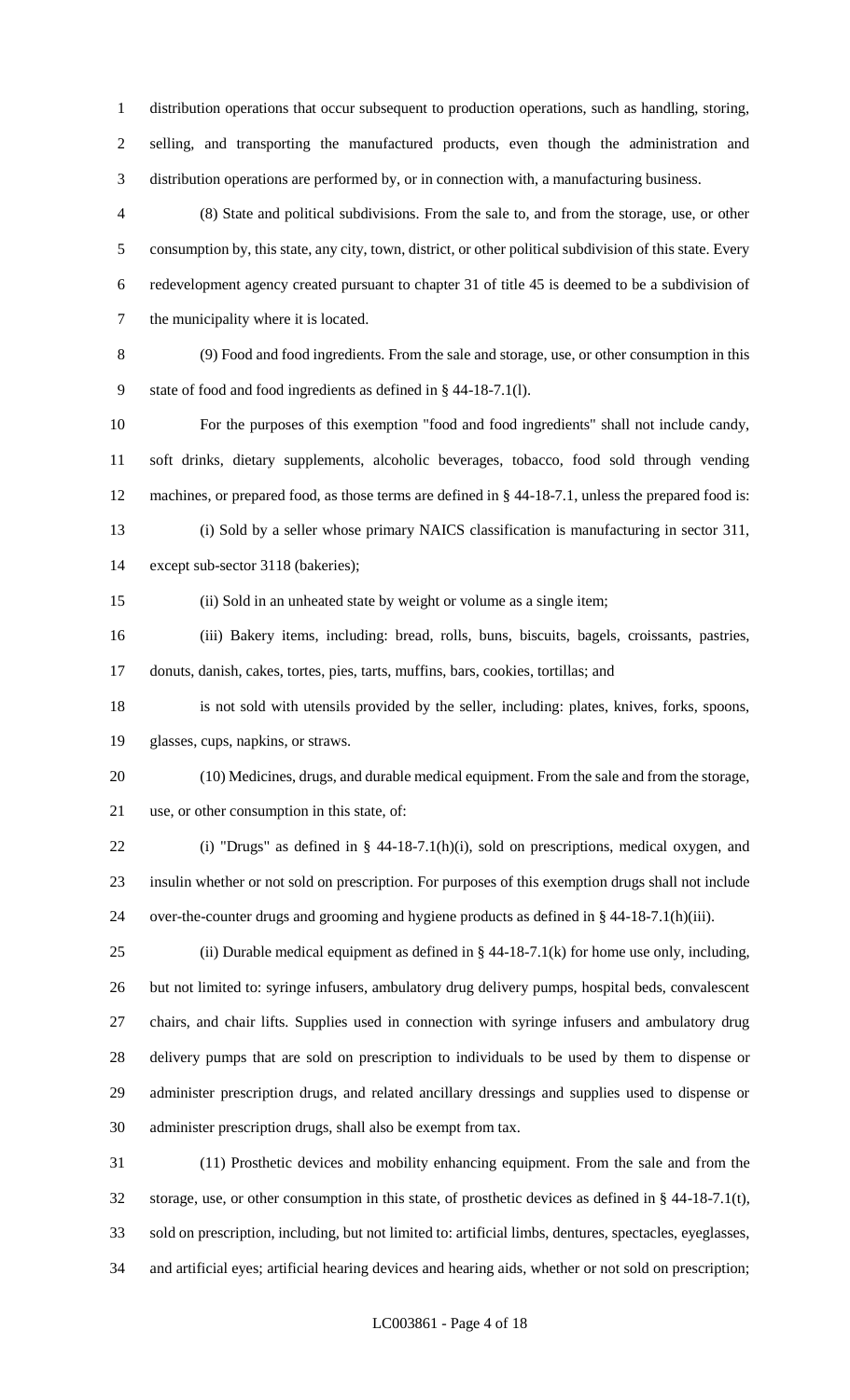and mobility enhancing equipment as defined in § 44-18-7.1(p), including wheelchairs, crutches, and canes.

 (12) Coffins, caskets, urns, shrouds and burial garments. From the sale and from the storage, use, or other consumption in this state of coffins, caskets, urns, shrouds, and other burial garments that are ordinarily sold by a funeral director as part of the business of funeral directing.

(13) Motor vehicles sold to nonresidents.

 (i) From the sale, subsequent to June 30, 1958, of a motor vehicle to a bona fide nonresident of this state who does not register the motor vehicle in this state, whether the sale or delivery of the motor vehicle is made in this state or at the place of residence of the nonresident. A motor vehicle sold to a bona fide nonresident whose state of residence does not allow a like exemption to its nonresidents is not exempt from the tax imposed under § 44-18-20. In that event, the bona fide nonresident pays a tax to Rhode Island on the sale at a rate equal to the rate that would be imposed in his or her state of residence not to exceed the rate that would have been imposed under § 44-18- 20. Notwithstanding any other provisions of law, a licensed motor vehicle dealer shall add and collect the tax required under this subdivision and remit the tax to the tax administrator under the provisions of chapters 18 and 19 of this title. When a Rhode Island licensed, motor vehicle dealer is required to add and collect the sales and use tax on the sale of a motor vehicle to a bona fide nonresident as provided in this section, the dealer in computing the tax takes into consideration the law of the state of the nonresident as it relates to the trade-in of motor vehicles.

20 (ii) The tax administrator, in addition to the provisions of §§ 44-19-27 and 44-19-28, may require any licensed motor vehicle dealer to keep records of sales to bona fide nonresidents as the tax administrator deems reasonably necessary to substantiate the exemption provided in this subdivision, including the affidavit of a licensed motor vehicle dealer that the purchaser of the motor vehicle was the holder of, and had in his or her possession a valid out-of-state motor vehicle registration or a valid out-of-state driver's license.

 (iii) Any nonresident who registers a motor vehicle in this state within ninety (90) days of the date of its sale to him or her is deemed to have purchased the motor vehicle for use, storage, or other consumption in this state, and is subject to, and liable for, the use tax imposed under the provisions of § 44-18-20.

 (14) Sales in public buildings by blind people. From the sale and from the storage, use, or other consumption in all public buildings in this state of all products or wares by any person licensed under § 40-9-11.1.

 (15) Air and water pollution control facilities. From the sale, storage, use, or other consumption in this state of tangible personal property or supplies acquired for incorporation into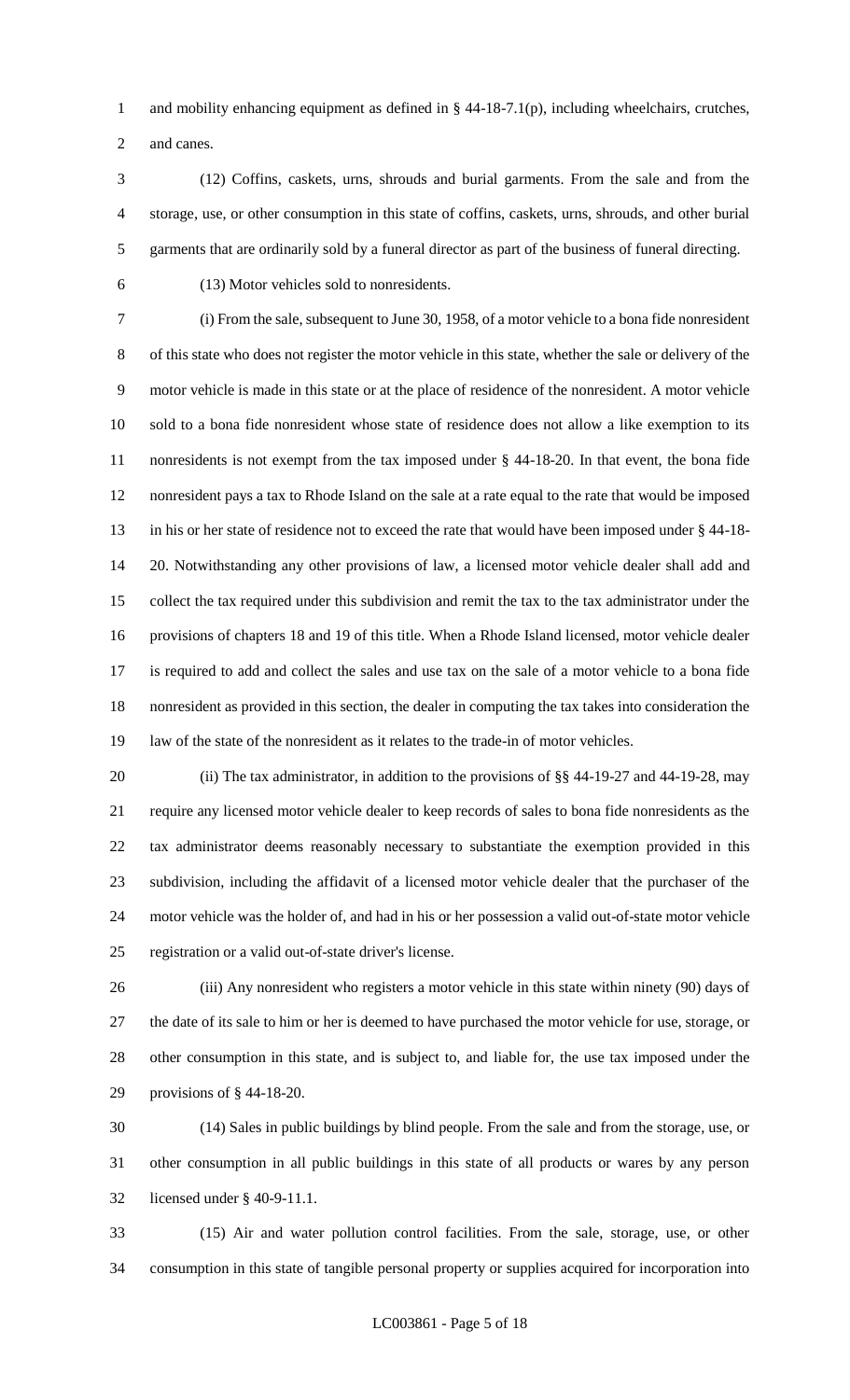or used and consumed in the operation of a facility, the primary purpose of which is to aid in the control of the pollution or contamination of the waters or air of the state, as defined in chapter 12 of title 46 and chapter 23 of title 23, respectively, and that has been certified as approved for that purpose by the director of environmental management. The director of environmental management may certify to a portion of the tangible personal property or supplies acquired for incorporation into those facilities or used and consumed in the operation of those facilities to the extent that that portion has as its primary purpose the control of the pollution or contamination of the waters or air of this state. As used in this subdivision, "facility" means any land, facility, device, building, machinery, or equipment.

 (16) Camps. From the rental charged for living quarters, or sleeping, or housekeeping accommodations at camps or retreat houses operated by religious, charitable, educational, or other organizations and associations mentioned in subsection (5), or by privately owned and operated summer camps for children.

 (17) Certain institutions. From the rental charged for living or sleeping quarters in an institution licensed by the state for the hospitalization, custodial, or nursing care of human beings. (18) Educational institutions. From the rental charged by any educational institution for living quarters, or sleeping, or housekeeping accommodations or other rooms or accommodations to any student or teacher necessitated by attendance at an educational institution. "Educational institution" as used in this section means an institution of learning not operated for profit that is empowered to confer diplomas, educational, literary, or academic degrees; that has a regular faculty, curriculum, and organized body of pupils or students in attendance throughout the usual school year; that keeps and furnishes to students and others records required and accepted for entrance to schools of secondary, collegiate, or graduate rank; and no part of the net earnings of which inures to the benefit of any individual.

(19) Motor vehicle and adaptive equipment for persons with disabilities.

 (i) From the sale of: (A) Special adaptations; (B) The component parts of the special 27 adaptations; or (C) A specially adapted motor vehicle; provided that the owner furnishes to the tax administrator an affidavit of a licensed physician to the effect that the specially adapted motor vehicle is necessary to transport a family member with a disability or where the vehicle has been specially adapted to meet the specific needs of the person with a disability. This exemption applies to not more than one motor vehicle owned and registered for personal, noncommercial use.

 (ii) For the purpose of this subsection the term "special adaptations" includes, but is not limited to: wheelchair lifts, wheelchair carriers, wheelchair ramps, wheelchair securements, hand controls, steering devices, extensions, relocations, and crossovers of operator controls, power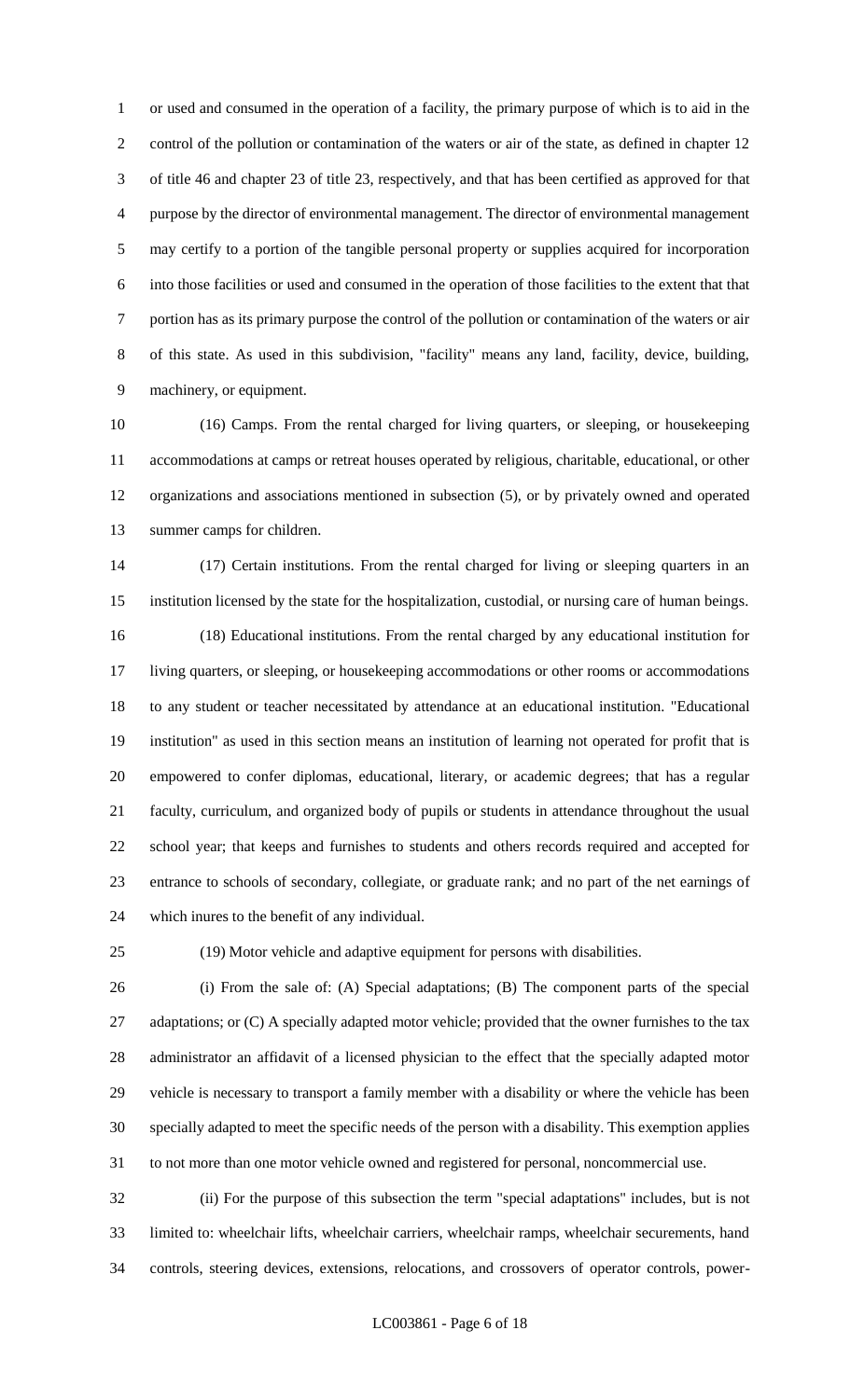assisted controls, raised tops or dropped floors, raised entry doors, or alternative signaling devices

to auditory signals.

 (iii) From the sale of: (a) Special adaptations, (b) The component parts of the special adaptations, for a "wheelchair accessible taxicab" as defined in § 39-14-1, and/or a "wheelchair accessible public motor vehicle" as defined in § 39-14.1-1.

 (iv) For the purpose of this subdivision the exemption for a "specially adapted motor vehicle" means a use tax credit not to exceed the amount of use tax that would otherwise be due on the motor vehicle, exclusive of any adaptations. The use tax credit is equal to the cost of the special adaptations, including installation.

 (20) Heating fuels. From the sale and from the storage, use, or other consumption in this state of every type of heating fuel.

 (21) Electricity and gas. From the sale and from the storage, use, or other consumption in 13 this state of electricity and gas.

(22) Manufacturing machinery and equipment.

 (i) From the sale and from the storage, use, or other consumption in this state of tools, dies, molds, machinery, equipment (including replacement parts), and related items to the extent used in an industrial plant in connection with the actual manufacture, conversion, or processing of tangible personal property, or to the extent used in connection with the actual manufacture, conversion, or processing of computer software as that term is utilized in industry numbers 7371, 7372, and 7373 in the standard industrial classification manual prepared by the Technical Committee on Industrial Classification, Office of Statistical Standards, Executive Office of the President, United States Bureau of the Budget, as revised from time to time, to be sold, or that machinery and equipment used in the furnishing of power to an industrial manufacturing plant. For the purposes of this subdivision, "industrial plant" means a factory at a fixed location primarily engaged in the manufacture, conversion, or processing of tangible personal property to be sold in the regular course of business;

 (ii) Machinery and equipment and related items are not deemed to be used in connection with the actual manufacture, conversion, or processing of tangible personal property, or in connection with the actual manufacture, conversion, or processing of computer software as that term is utilized in industry numbers 7371, 7372, and 7373 in the standard industrial classification manual prepared by the Technical Committee on Industrial Classification, Office of Statistical Standards, Executive Office of the President, United States Bureau of the Budget, as revised from time to time, to be sold to the extent the property is used in administration or distribution operations; (iii) Machinery and equipment and related items used in connection with the actual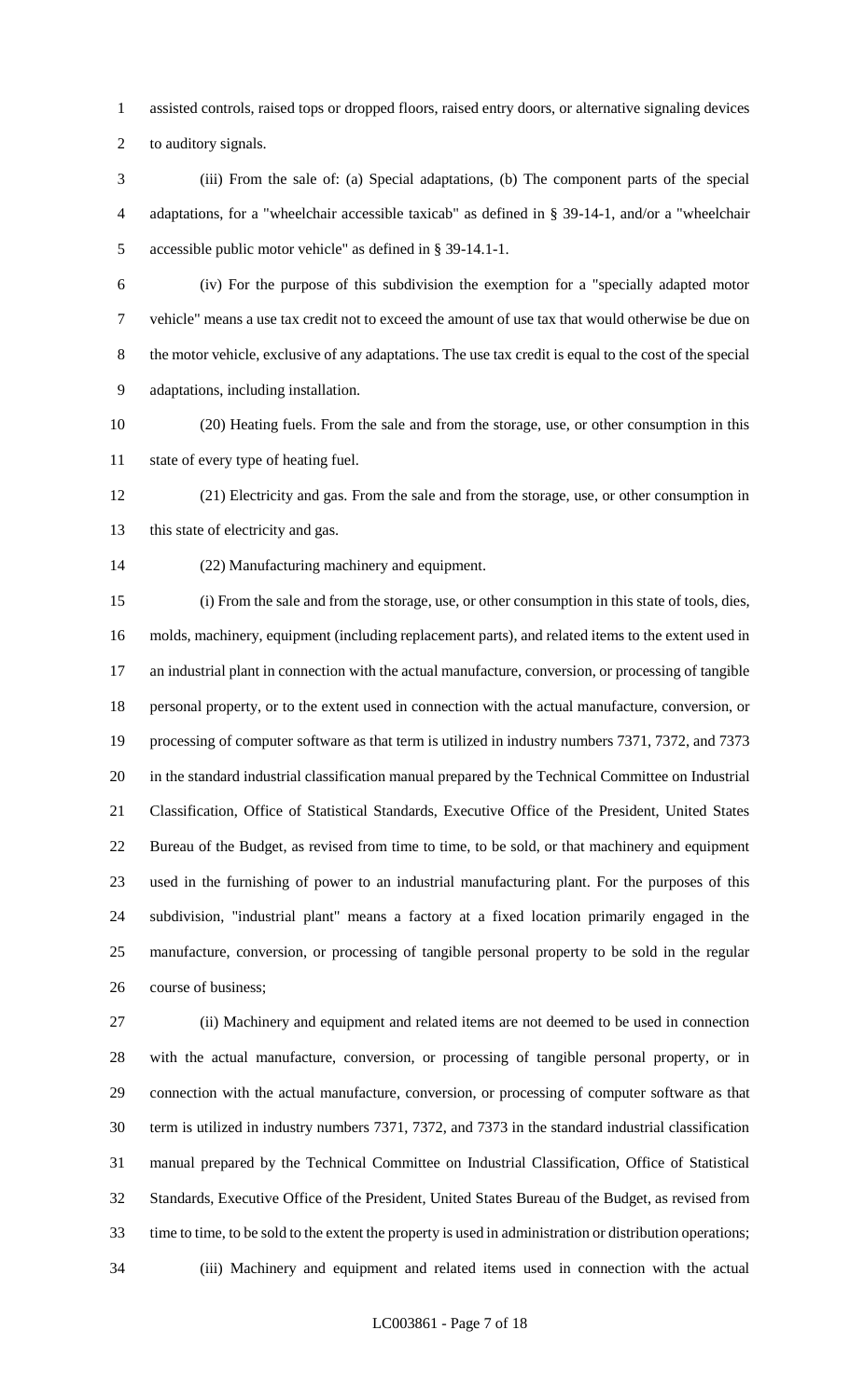manufacture, conversion, or processing of any computer software or any tangible personal property 2 that is not to be sold and that would be exempt under subdivision (7) or this subdivision if purchased from a vendor or machinery and equipment and related items used during any manufacturing, converting, or processing function is exempt under this subdivision even if that operation, function, or purpose is not an integral or essential part of a continuous production flow or manufacturing process;

 (iv) Where a portion of a group of portable or mobile machinery is used in connection with the actual manufacture, conversion, or processing of computer software or tangible personal property to be sold, as previously defined, that portion, if otherwise qualifying, is exempt under this subdivision even though the machinery in that group is used interchangeably and not otherwise identifiable as to use.

 (23) Trade-in value of motor vehicles. From the sale and from the storage, use, or other consumption in this state of so much of the purchase price paid for a new or used automobile as is allocated for a trade-in allowance on the automobile of the buyer given in trade to the seller, or of the proceeds applicable only to the automobile as are received from the manufacturer of automobiles for the repurchase of the automobile whether the repurchase was voluntary or not towards the purchase of a new or used automobile by the buyer. For the purpose of this subdivision, the word "automobile" means a private passenger automobile not used for hire and does not refer to any other type of motor vehicle.

(24) Precious metal bullion.

 (i) From the sale and from the storage, use, or other consumption in this state of precious metal bullion, substantially equivalent to a transaction in securities or commodities.

 (ii) For purposes of this subdivision, "precious metal bullion" means any elementary precious metal that has been put through a process of smelting or refining, including, but not limited to: gold, silver, platinum, rhodium, and chromium, and that is in a state or condition that its value depends upon its content and not upon its form.

 (iii) The term does not include fabricated precious metal that has been processed or manufactured for some one or more specific and customary industrial, professional, or artistic uses. (25) Commercial vessels. From sales made to a commercial ship, barge, or other vessel of

 fifty (50) tons burden or over, primarily engaged in interstate or foreign commerce, and from the repair, alteration, or conversion of the vessels, and from the sale of property purchased for the use of the vessels including provisions, supplies, and material for the maintenance and/or repair of the vessels.

(26) Commercial fishing vessels. From the sale and from the storage, use, or other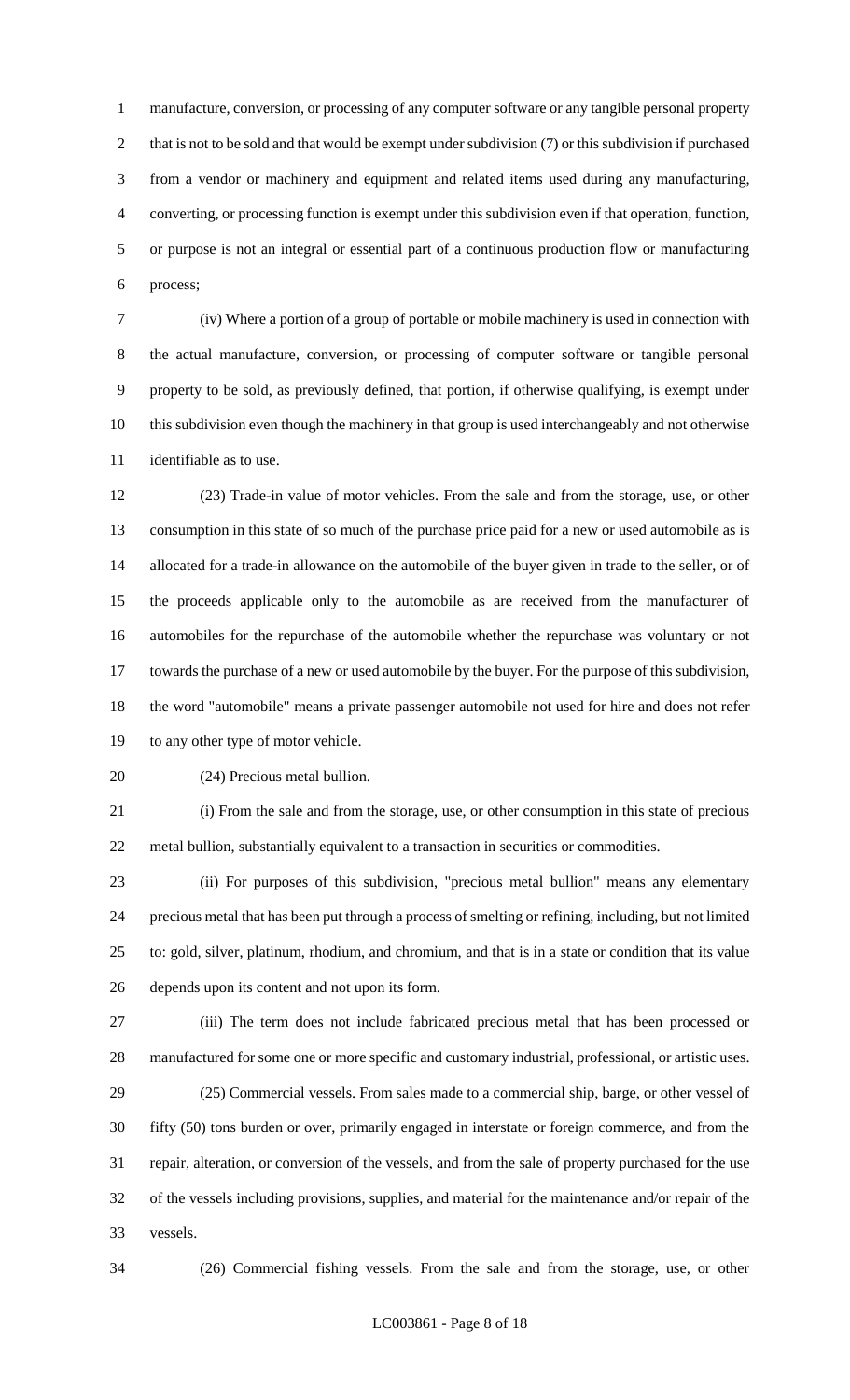consumption in this state of vessels and other watercraft that are in excess of five (5) net tons and that are used exclusively for "commercial fishing," as defined in this subdivision, and from the repair, alteration, or conversion of those vessels and other watercraft, and from the sale of property purchased for the use of those vessels and other watercraft including provisions, supplies, and material for the maintenance and/or repair of the vessels and other watercraft and the boats nets, cables, tackle, and other fishing equipment appurtenant to or used in connection with the commercial fishing of the vessels and other watercraft. "Commercial fishing" means taking or attempting to take any fish, shellfish, crustacea, or bait species with the intent of disposing of it for profit or by sale, barter, trade, or in commercial channels. The term does not include subsistence fishing, i.e., the taking for personal use and not for sale or barter; or sport fishing; but shall include vessels and other watercraft with a Rhode Island party and charter boat license issued by the department of environmental management pursuant to § 20-2-27.1 that meet the following criteria: (i) The operator must have a current United States Coast Guard (U.S.C.G.) license to carry passengers for hire; (ii) U.S.C.G. vessel documentation in the coast wide fishery trade; (iii) U.S.C.G. vessel documentation as to proof of Rhode Island home port status or a Rhode Island boat registration to prove Rhode Island home port status; and (iv) The vessel must be used as a commercial passenger carrying fishing vessel to carry passengers for fishing. The vessel must be able to demonstrate that at least fifty percent (50%) of its annual gross income derives from charters or provides documentation of a minimum of one hundred (100) charter trips annually; and (v) The vessel must have a valid Rhode Island party and charter boat license. The tax administrator shall implement the provisions of this subdivision by promulgating rules and regulations relating thereto. (27) Clothing and footwear. From the sales of articles of clothing, including footwear, intended to be worn or carried on or about the human body for sales prior to October 1, 2012. Effective October 1, 2012, the exemption will apply to the sales of articles of clothing, including footwear, intended to be worn or carried on or about the human body up to two hundred and fifty dollars (\$250) of the sales price per item. For the purposes of this section, "clothing or footwear" does not include clothing accessories or equipment or special clothing or footwear primarily designed for athletic activity or protective use as these terms are defined in section 44-18-7.1(f). In recognition of the work being performed by the streamlined sales and use tax governing board, upon passage of any federal law that authorizes states to require remote sellers to collect and remit sales and use taxes, this unlimited exemption will apply as it did prior to October 1, 2012. The unlimited exemption on sales of clothing and footwear shall take effect on the date that the state requires remote sellers to collect and remit sales and use taxes.

(28) Water for residential use. From the sale and from the storage, use, or other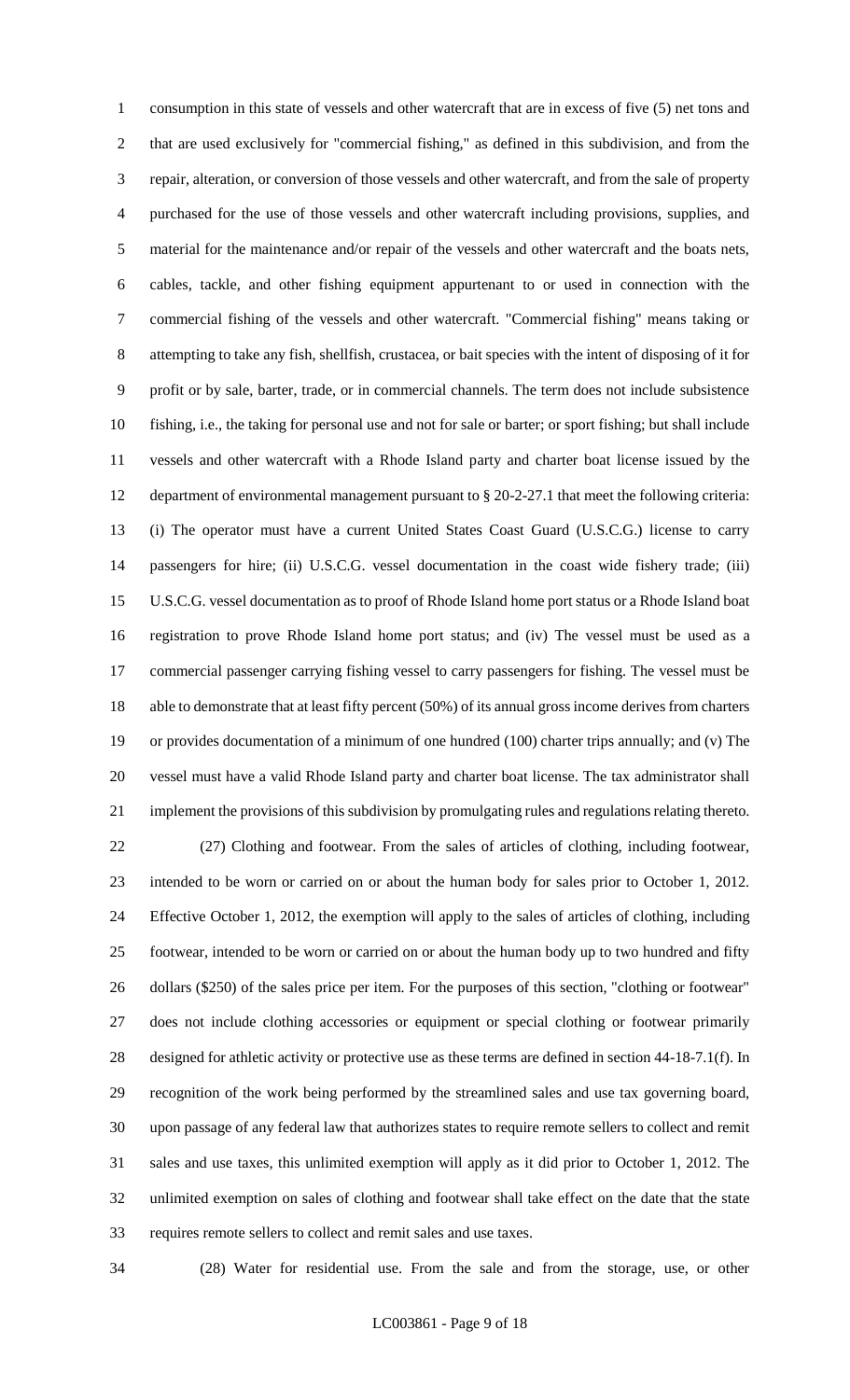consumption in this state of water furnished for domestic use by occupants of residential premises. (29) Bibles. [Unconstitutional; see Ahlburn v. Clark, 728 A.2d 449 (R.I. 1999); see Notes to Decisions.] From the sale and from the storage, use, or other consumption in the state of any canonized scriptures of any tax-exempt nonprofit religious organization including, but not limited to, the Old Testament and the New Testament versions.

(30) Boats.

 (i) From the sale of a boat or vessel to a bona fide nonresident of this state who does not register the boat or vessel in this state or document the boat or vessel with the United States government at a home port within the state, whether the sale or delivery of the boat or vessel is made in this state or elsewhere; provided, that the nonresident transports the boat within thirty (30) days after delivery by the seller outside the state for use thereafter solely outside the state.

 (ii) The tax administrator, in addition to the provisions of §§ 44-19-27 and 44-19-28, may require the seller of the boat or vessel to keep records of the sales to bona fide nonresidents as the tax administrator deems reasonably necessary to substantiate the exemption provided in this subdivision, including the affidavit of the seller that the buyer represented himself or herself to be a bona fide nonresident of this state and of the buyer that he or she is a nonresident of this state.

 (31) Youth activities equipment. From the sale, storage, use, or other consumption in this state of items for not more than twenty dollars (\$20.00) each by nonprofit Rhode Island eleemosynary organizations, for the purposes of youth activities that the organization is formed to sponsor and support; and by accredited elementary and secondary schools for the purposes of the schools or of organized activities of the enrolled students.

 (32) Farm equipment. From the sale and from the storage or use of machinery and equipment used directly for commercial farming and agricultural production; including, but not limited to: tractors, ploughs, harrows, spreaders, seeders, milking machines, silage conveyors, balers, bulk milk storage tanks, trucks with farm plates, mowers, combines, irrigation equipment, greenhouses and greenhouse coverings, graders and packaging machines, tools and supplies and other farming equipment, including replacement parts appurtenant to or used in connection with commercial farming and tools and supplies used in the repair and maintenance of farming equipment. "Commercial farming" means the keeping or boarding of five (5) or more horses or the production within this state of agricultural products, including, but not limited to, field or orchard crops, livestock, dairy, and poultry, or their products, where the keeping, boarding, or production provides at least two thousand five hundred dollars (\$2,500) in annual gross sales to the operator, whether an individual, a group, a partnership, or a corporation for exemptions issued prior to July 1, 2002. For exemptions issued or renewed after July 1, 2002, there shall be two (2) levels. Level I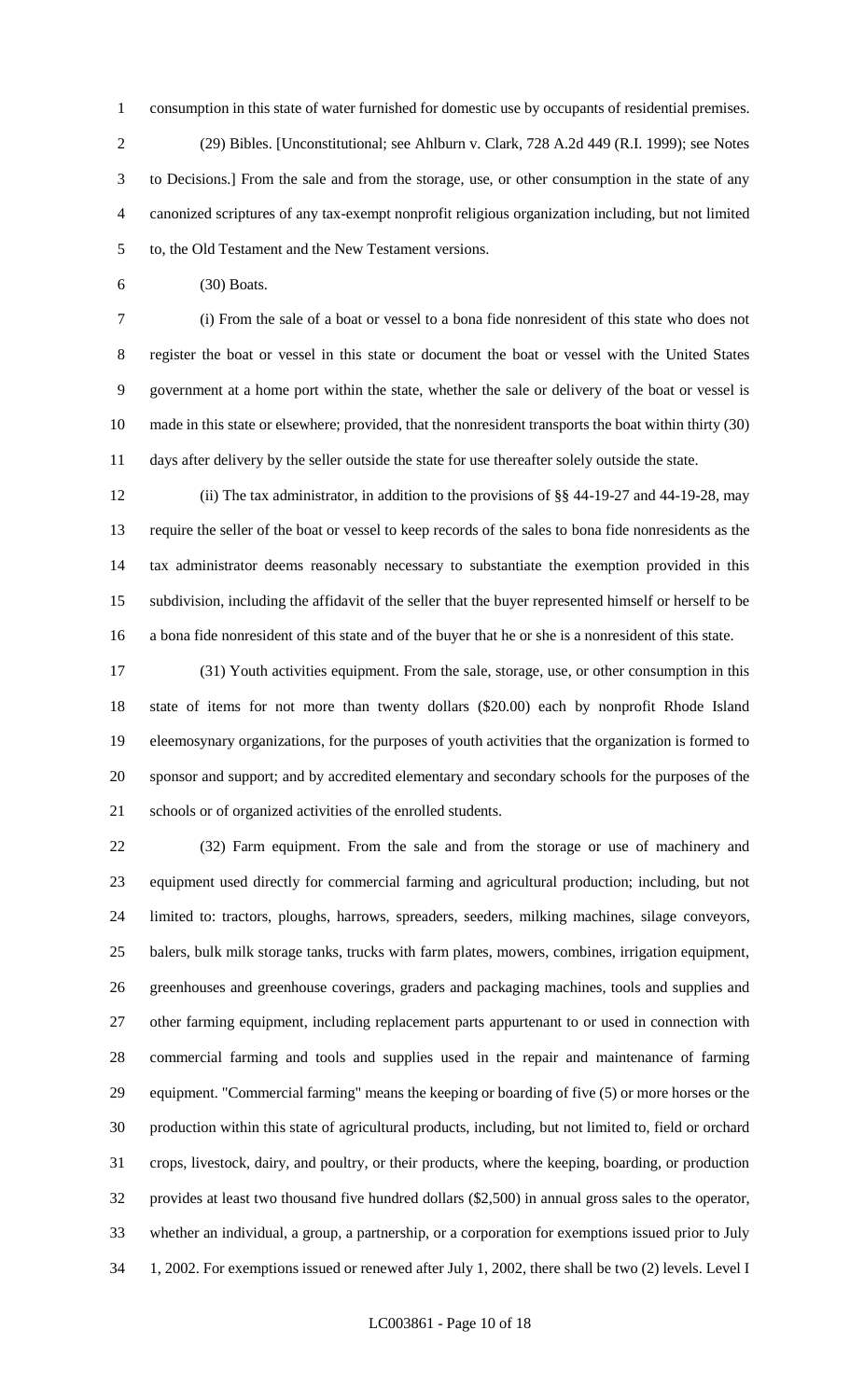shall be based on proof of annual, gross sales from commercial farming of at least twenty-five hundred dollars (\$2,500) and shall be valid for purchases subject to the exemption provided in this subdivision except for motor vehicles with an excise tax value of five thousand dollars (\$5,000) or greater. Level II shall be based on proof of annual gross sales from commercial farming of at least ten thousand dollars (\$10,000) or greater and shall be valid for purchases subject to the exemption provided in this subdivision including motor vehicles with an excise tax value of five thousand dollars (\$5,000) or greater. For the initial issuance of the exemptions, proof of the requisite amount of annual gross sales from commercial farming shall be required for the prior year; for any renewal of an exemption granted in accordance with this subdivision at either level I or level II, proof of gross annual sales from commercial farming at the requisite amount shall be required for each of 11 the prior two (2) years. Certificates of exemption issued or renewed after July 1, 2002, shall clearly indicate the level of the exemption and be valid for four (4) years after the date of issue. This exemption applies even if the same equipment is used for ancillary uses, or is temporarily used for a non-farming or a non-agricultural purpose, but shall not apply to motor vehicles acquired after July 1, 2002, unless the vehicle is a farm vehicle as defined pursuant to § 31-1-8 and is eligible for registration displaying farm plates as provided for in § 31-3-31.

 (33) Compressed air. From the sale and from the storage, use, or other consumption in the state of compressed air.

 (34) Flags. From the sale and from the storage, consumption, or other use in this state of United States, Rhode Island or POW-MIA flags.

 (35) Motor vehicle and adaptive equipment to certain veterans. From the sale of a motor vehicle and adaptive equipment to and for the use of a veteran with a service-connected loss of or the loss of use of a leg, foot, hand, or arm, or any veteran who is a double amputee, whether service connected or not. The motor vehicle must be purchased by and especially equipped for use by the qualifying veteran. Certificate of exemption or refunds of taxes paid is granted under rules or regulations that the tax administrator may prescribe.

 (36) Textbooks. From the sale and from the storage, use, or other consumption in this state of textbooks by an "educational institution," as defined in subsection (18) of this section, and any educational institution within the purview of § 16-63-9(4), and used textbooks by any purveyor.

 (37) Tangible personal property and supplies used in on-site hazardous waste recycling, reuse, or treatment. From the sale, storage, use, or other consumption in this state of tangible personal property or supplies used or consumed in the operation of equipment, the exclusive function of which is the recycling, reuse, or recovery of materials (other than precious metals, as defined in subdivision (24)(ii) of this section) from the treatment of "hazardous wastes," as defined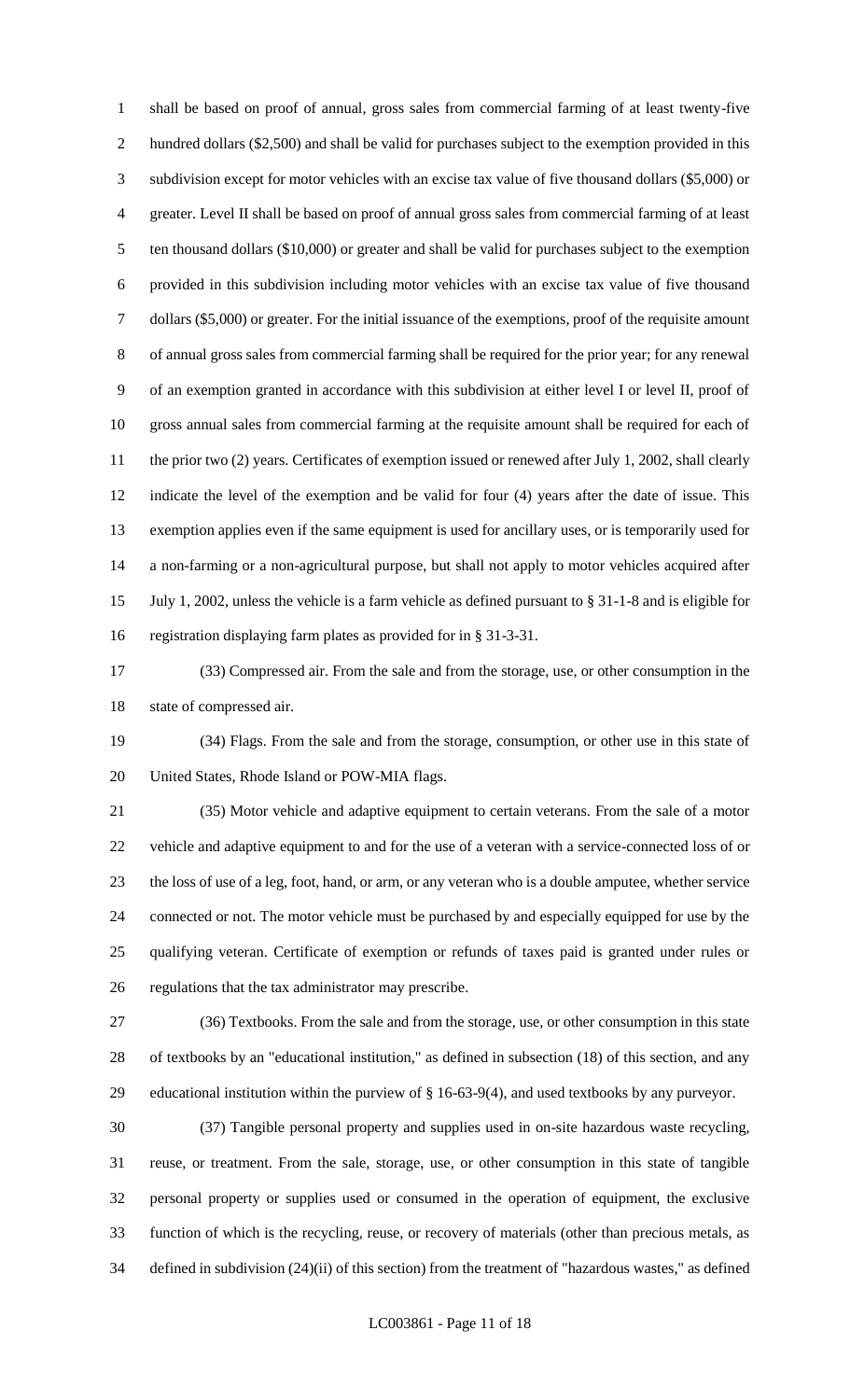in § 23-19.1-4, where the "hazardous wastes" are generated in Rhode Island solely by the same taxpayer and where the personal property is located at, in, or adjacent to a generating facility of the taxpayer in Rhode Island. The taxpayer shall procure an order from the director of the department of environmental management certifying that the equipment and/or supplies as used or consumed, qualify for the exemption under this subdivision. If any information relating to secret processes or methods of manufacture, production, or treatment is disclosed to the department of environmental management only to procure an order, and is a "trade secret" as defined in § 28-21-10(b), it is not open to public inspection or publicly disclosed unless disclosure is required under chapter 21 of title 28 or chapter 24.4 of title 23.

 (38) Promotional and product literature of boat manufacturers. From the sale and from the storage, use, or other consumption of promotional and product literature of boat manufacturers shipped to points outside of Rhode Island that either: (i) Accompany the product that is sold; (ii) Are shipped in bulk to out-of-state dealers for use in the sale of the product; or (iii) Are mailed to customers at no charge.

 (39) Food items paid for by food stamps. From the sale and from the storage, use, or other consumption in this state of eligible food items payment for which is properly made to the retailer 17 in the form of U.S. government food stamps issued in accordance with the Food Stamp Act of 1977, 7 U.S.C. § 2011 et seq.

 (40) Transportation charges. From the sale or hiring of motor carriers as defined in § 39- 12-2(12) to haul goods, when the contract or hiring cost is charged by a motor freight tariff filed with the Rhode Island public utilities commission on the number of miles driven or by the number of hours spent on the job.

 (41) Trade-in value of boats. From the sale and from the storage, use, or other consumption in this state of so much of the purchase price paid for a new or used boat as is allocated for a trade- in allowance on the boat of the buyer given in trade to the seller or of the proceeds applicable only to the boat as are received from an insurance claim as a result of a stolen or damaged boat, towards the purchase of a new or used boat by the buyer.

 (42) Equipment used for research and development. From the sale and from the storage, use, or other consumption of equipment to the extent used for research and development purposes by a qualifying firm. For the purposes of this subsection, "qualifying firm" means a business for which the use of research and development equipment is an integral part of its operation and "equipment" means scientific equipment, computers, software, and related items.

 (43) Coins. From the sale and from the other consumption in this state of coins having numismatic or investment value.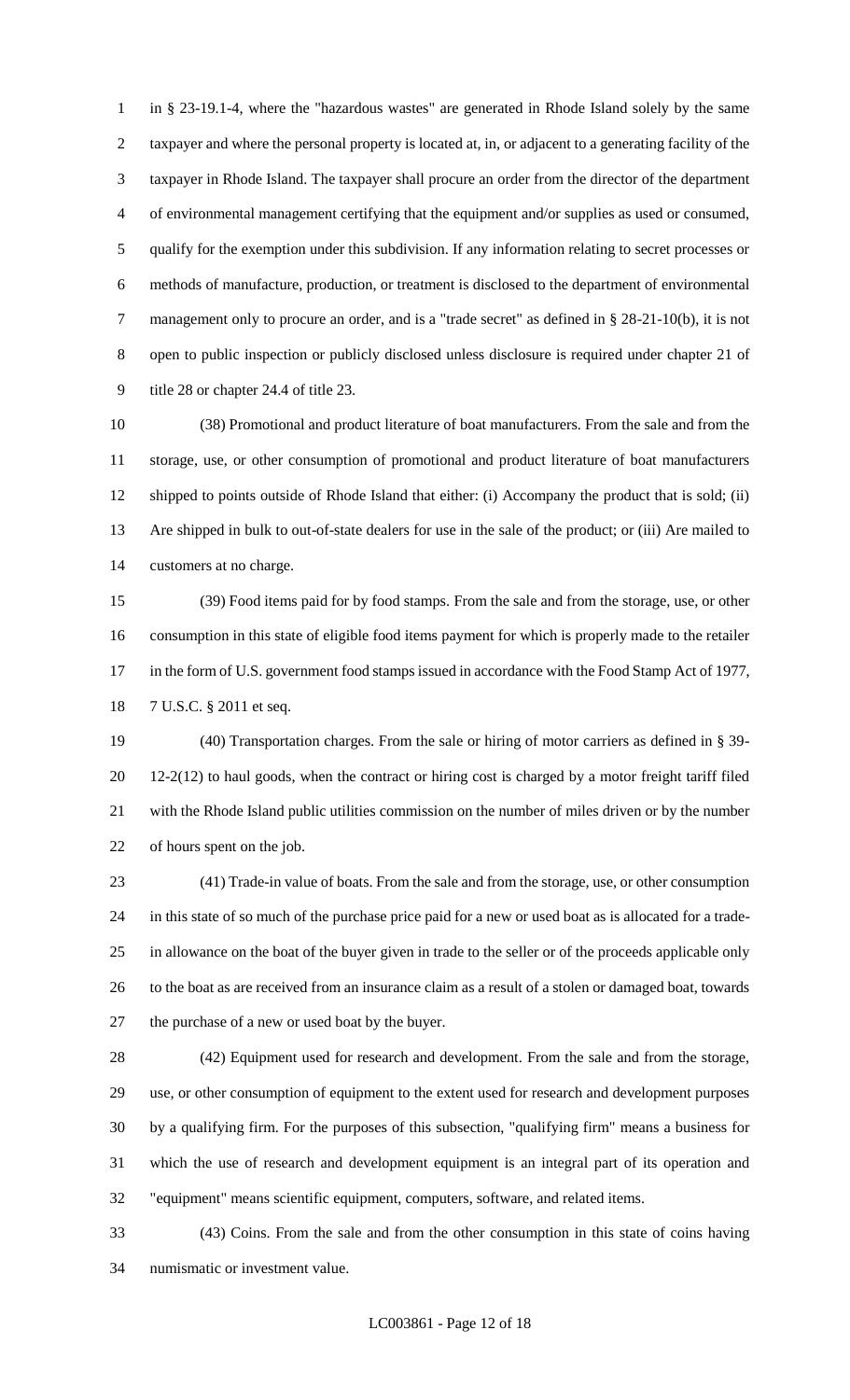(44) Farm structure construction materials. Lumber, hardware, and other materials used in the new construction of farm structures, including production facilities such as, but not limited to: farrowing sheds, free stall and stanchion barns, milking parlors, silos, poultry barns, laying houses, fruit and vegetable storages, rooting cellars, propagation rooms, greenhouses, packing rooms, machinery storage, seasonal farm worker housing, certified farm markets, bunker and trench silos, feed storage sheds, and any other structures used in connection with commercial farming.

 (45) Telecommunications carrier access service. Carrier access service or telecommunications service when purchased by a telecommunications company from another telecommunications company to facilitate the provision of telecommunications service.

 (46) Boats or vessels brought into the state exclusively for winter storage, maintenance, repair, or sale. Notwithstanding the provisions of §§ 44-18-10, 44-18-11 and 44-18-20, the tax imposed by § 44-18-20 is not applicable for the period commencing on the first day of October in any year up to and including the 30th day of April next succeeding with respect to the use of any boat or vessel within this state exclusively for purposes of: (i) Delivery of the vessel to a facility in this state for storage, including dry storage and storage in water by means of apparatus preventing ice damage to the hull, maintenance, or repair; (ii) The actual process of storage, maintenance, or repair of the boat or vessel; or (iii) Storage for the purpose of selling the boat or vessel.

 (47) Jewelry display product. From the sale and from the storage, use, or other consumption in this state of tangible personal property used to display any jewelry product; provided that title to the jewelry display product is transferred by the jewelry manufacturer or seller and that the jewelry display product is shipped out of state for use solely outside the state and is not returned to the jewelry manufacturer or seller.

 (48) Boats or vessels generally. Notwithstanding the provisions of this chapter, the tax imposed by §§ 44-18-20 and 44-18-18 shall not apply with respect to the sale and to the storage, use, or other consumption in this state of any new or used boat. The exemption provided for in this subdivision does not apply after October 1, 1993, unless prior to October 1, 1993, the federal ten percent (10%) surcharge on luxury boats is repealed.

 (49) Banks and regulated investment companies interstate toll-free calls. Notwithstanding the provisions of this chapter, the tax imposed by this chapter does not apply to the furnishing of interstate and international, toll-free terminating telecommunication service that is used directly and exclusively by or for the benefit of an eligible company as defined in this subdivision; provided that an eligible company employs on average during the calendar year no less than five hundred (500) "full-time equivalent employees" as that term is defined in § 42-64.5-2. For purposes of this section, an "eligible company" means a "regulated investment company" as that term is defined in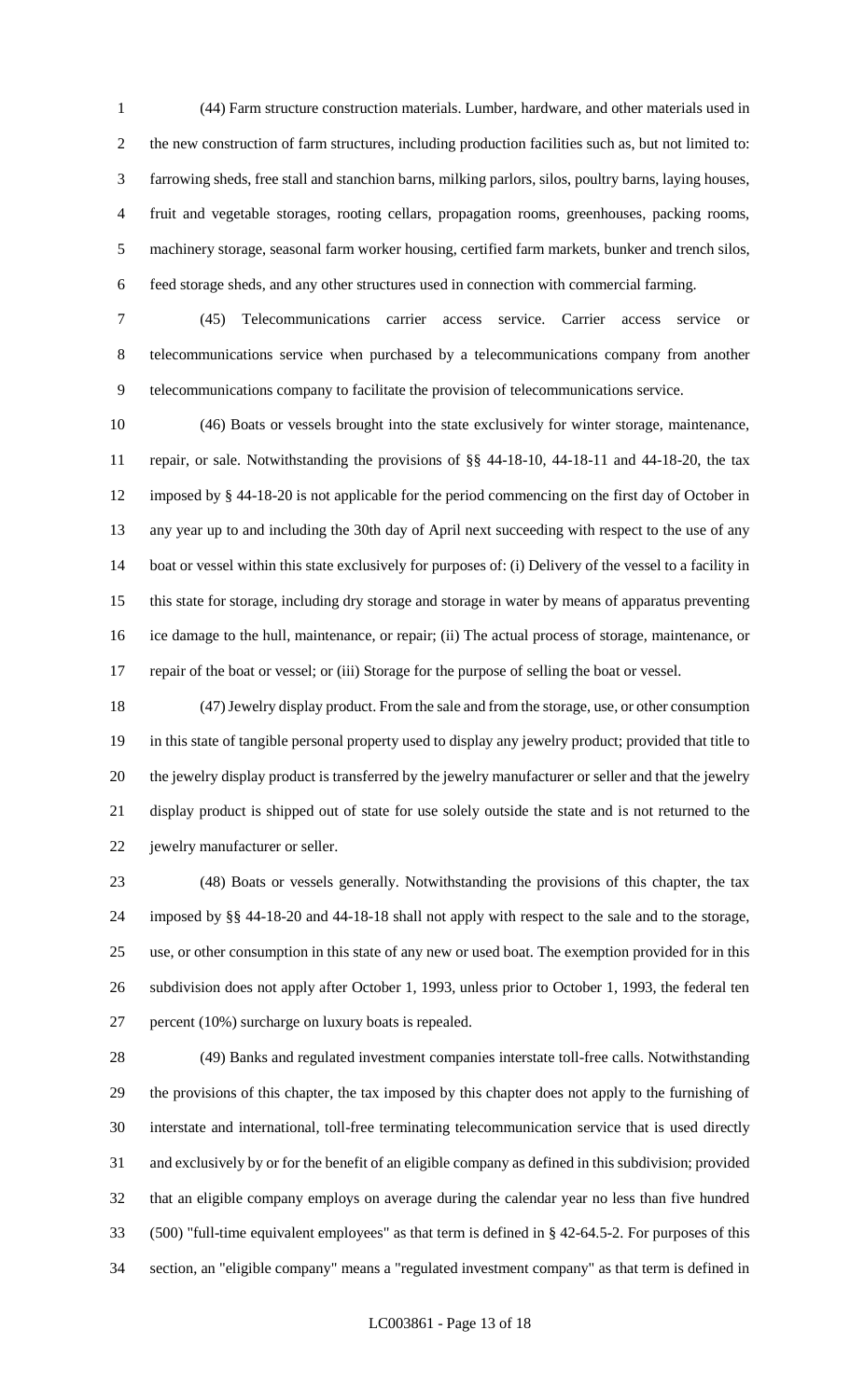1 the Internal Revenue Code of 1986, 26 U.S.C. § 851, or a corporation to the extent the service is provided, directly or indirectly, to or on behalf of a regulated investment company, an employee benefit plan, a retirement plan or a pension plan, or a state-chartered bank.

 (50) Mobile and manufactured homes generally. From the sale and from the storage, use, or other consumption in this state of mobile and/or manufactured homes as defined and subject to taxation pursuant to the provisions of chapter 44 of title 31.

(51) Manufacturing business reconstruction materials.

 (i) From the sale and from the storage, use, or other consumption in this state of lumber, hardware, and other building materials used in the reconstruction of a manufacturing business facility that suffers a disaster, as defined in this subdivision, in this state. "Disaster" means any occurrence, natural or otherwise, that results in the destruction of sixty percent (60%) or more of an operating manufacturing business facility within this state. "Disaster" does not include any damage resulting from the willful act of the owner of the manufacturing business facility.

 (ii) Manufacturing business facility includes, but is not limited to, the structures housing the production and administrative facilities.

 (iii) In the event a manufacturer has more than one manufacturing site in this state, the sixty 17 percent (60%) provision applies to the damages suffered at that one site.

 (iv) To the extent that the costs of the reconstruction materials are reimbursed by insurance, this exemption does not apply.

 (52) Tangible personal property and supplies used in the processing or preparation of floral products and floral arrangements. From the sale, storage, use, or other consumption in this state of tangible personal property or supplies purchased by florists, garden centers, or other like producers or vendors of flowers, plants, floral products, and natural and artificial floral arrangements that are ultimately sold with flowers, plants, floral products, and natural and artificial floral arrangements or are otherwise used in the decoration, fabrication, creation, processing, or preparation of flowers, plants, floral products, or natural and artificial floral arrangements, including descriptive labels, stickers, and cards affixed to the flower, plant, floral product, or arrangement, artificial flowers, spray materials, floral paint and tint, plant shine, flower food, insecticide, and fertilizers.

 (53) Horse food products. From the sale and from the storage, use, or other consumption in this state of horse food products purchased by a person engaged in the business of the boarding of horses.

(54) Non-motorized recreational vehicles sold to nonresidents.

 (i) From the sale, subsequent to June 30, 2003, of a non-motorized recreational vehicle to a bona fide nonresident of this state who does not register the non-motorized recreational vehicle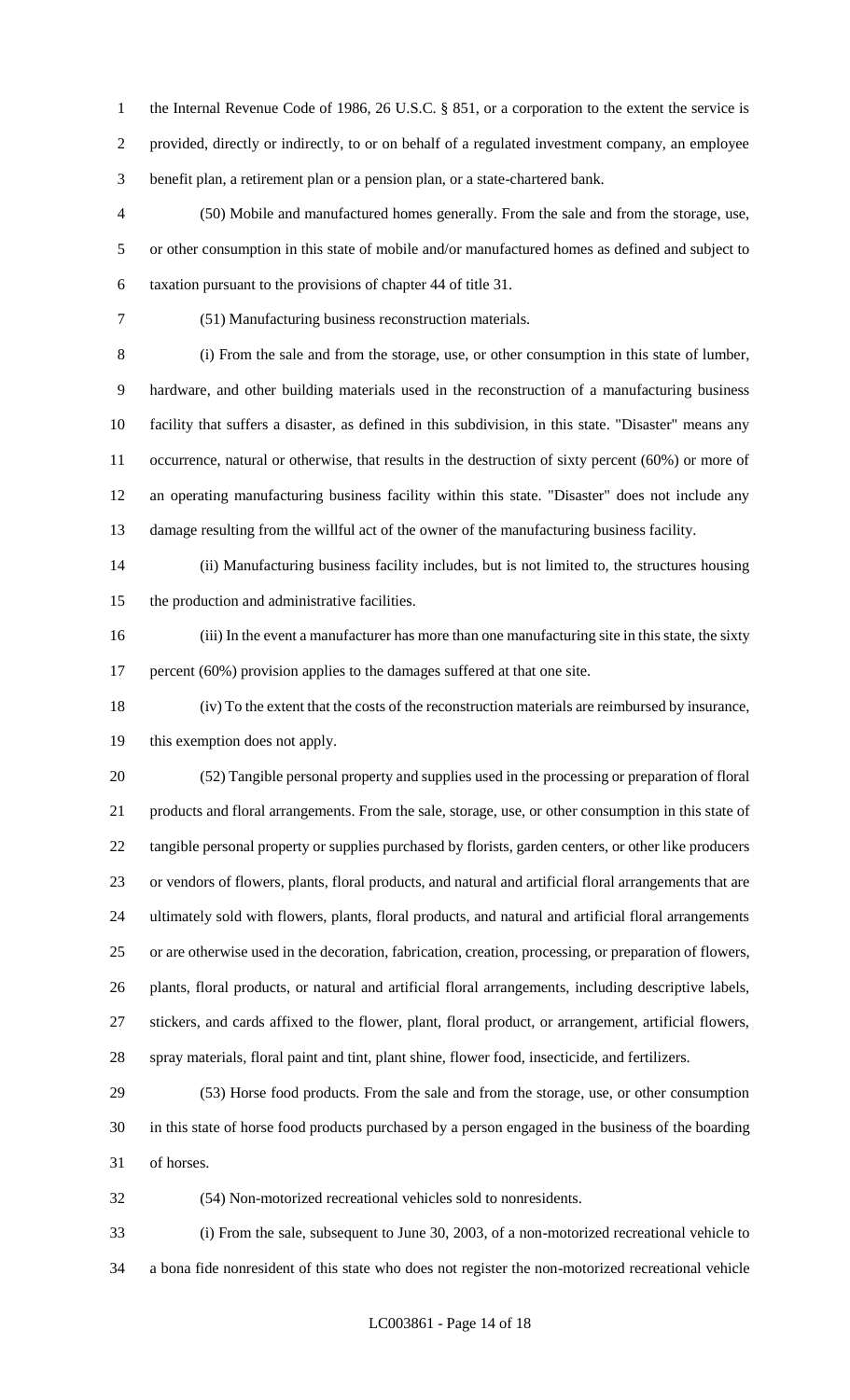in this state, whether the sale or delivery of the non-motorized recreational vehicle is made in this state or at the place of residence of the nonresident; provided that a non-motorized recreational vehicle sold to a bona fide nonresident whose state of residence does not allow a like exemption to its nonresidents is not exempt from the tax imposed under § 44-18-20; provided, further, that in that event the bona fide nonresident pays a tax to Rhode Island on the sale at a rate equal to the rate that would be imposed in his or her state of residence not to exceed the rate that would have been imposed under § 44-18-20. Notwithstanding any other provisions of law, a licensed, non-motorized recreational vehicle dealer shall add and collect the tax required under this subdivision and remit the tax to the tax administrator under the provisions of chapters 18 and 19 of this title. Provided, that when a Rhode Island licensed, non-motorized recreational vehicle dealer is required to add and collect the sales and use tax on the sale of a non-motorized recreational vehicle to a bona fide nonresident as provided in this section, the dealer in computing the tax takes into consideration the law of the state of the nonresident as it relates to the trade-in of motor vehicles.

 (ii) The tax administrator, in addition to the provisions of §§ 44-19-27 and 44-19-28, may require any licensed, non-motorized recreational vehicle dealer to keep records of sales to bona fide nonresidents as the tax administrator deems reasonably necessary to substantiate the exemption provided in this subdivision, including the affidavit of a licensed, non-motorized recreational vehicle dealer that the purchaser of the non-motorized recreational vehicle was the holder of, and had in his or her possession a valid out-of-state non-motorized recreational vehicle registration or a valid out-of-state driver's license.

 (iii) Any nonresident who registers a non-motorized recreational vehicle in this state within ninety (90) days of the date of its sale to him or her is deemed to have purchased the non-motorized recreational vehicle for use, storage, or other consumption in this state, and is subject to, and liable for, the use tax imposed under the provisions of § 44-18-20.

 (iv) "Non-motorized recreational vehicle" means any portable dwelling designed and constructed to be used as a temporary dwelling for travel, camping, recreational, and vacation use that is eligible to be registered for highway use, including, but not limited to, "pick-up coaches" or "pick-up campers," "travel trailers," and "tent trailers" as those terms are defined in chapter 1 of title 31.

 (55) Sprinkler and fire alarm systems in existing buildings. From the sale in this state of sprinkler and fire alarm systems; emergency lighting and alarm systems; and the materials necessary and attendant to the installation of those systems that are required in buildings and occupancies existing therein in July 2003 in order to comply with any additional requirements for such buildings arising directly from the enactment of the Comprehensive Fire Safety Act of 2003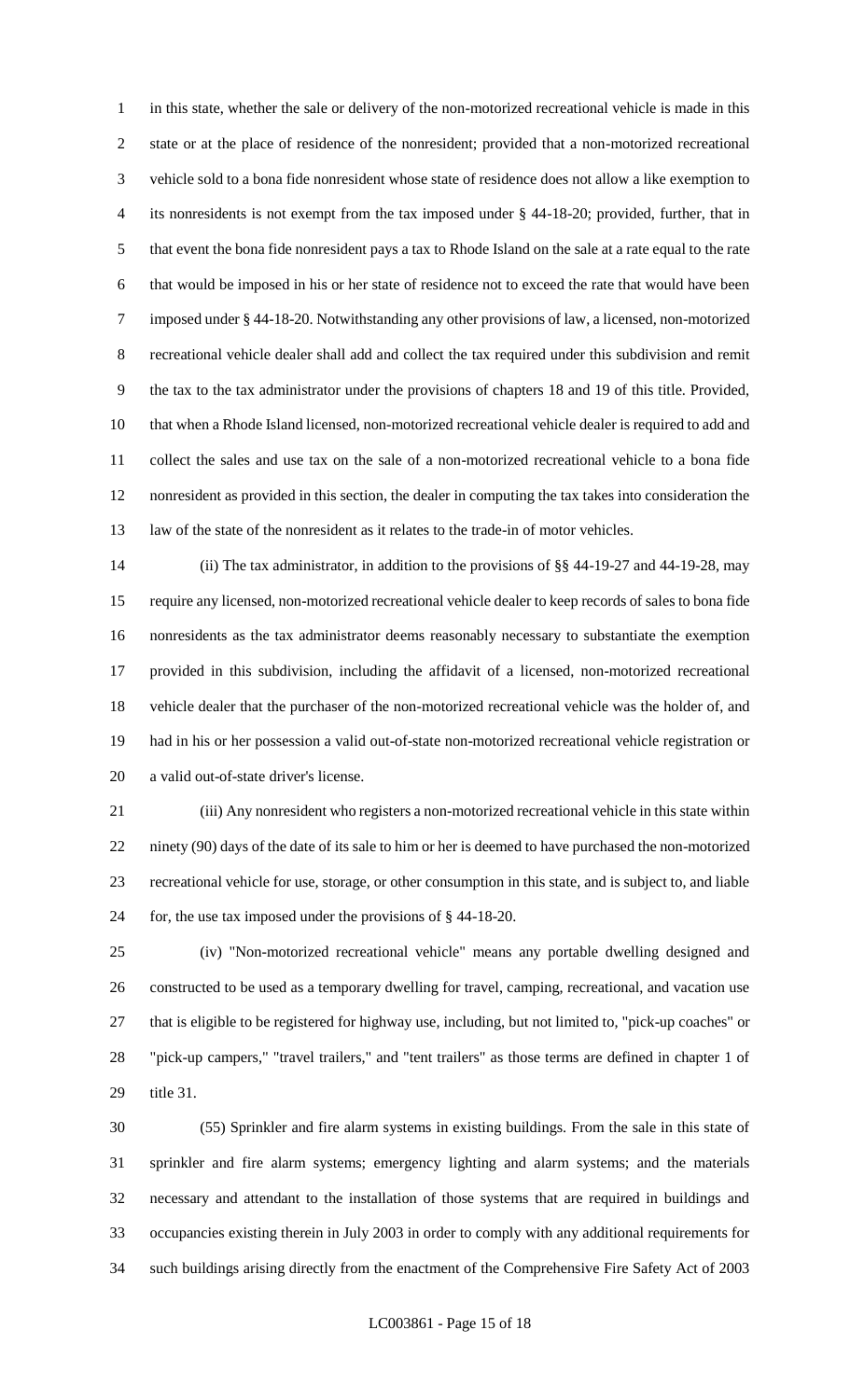and that are not required by any other provision of law or ordinance or regulation adopted pursuant to that act. The exemption provided in this subdivision shall expire on December 31, 2008.

 (56) Aircraft. Notwithstanding the provisions of this chapter, the tax imposed by §§ 44-18- 18 and 44-18-20 shall not apply with respect to the sale and to the storage, use, or other consumption in this state of any new or used aircraft or aircraft parts.

 (57) Renewable energy products. Notwithstanding any other provisions of Rhode Island general laws, the following products shall also be exempt from sales tax: solar photovoltaic modules or panels, or any module or panel that generates electricity from light; solar thermal collectors, including, but not limited to, those manufactured with flat glass plates, extruded plastic, sheet metal, and/or evacuated tubes; geothermal heat pumps, including both water-to-water and water-to-air type pumps; wind turbines; towers used to mount wind turbines if specified by or sold by a wind turbine manufacturer; DC to AC inverters that interconnect with utility power lines; and manufactured mounting racks and ballast pans for solar collector, module, or panel installation. Not to include materials that could be fabricated into such racks; monitoring and control equipment, if specified or supplied by a manufacturer of solar thermal, solar photovoltaic, geothermal, or wind energy systems or if required by law or regulation for such systems but not to include pumps, fans or plumbing or electrical fixtures unless shipped from the manufacturer affixed to, or an integral part of, another item specified on this list; and solar storage tanks that are part of a solar domestic hot water system or a solar space heating system. If the tank comes with an external heat exchanger it shall also be tax exempt, but a standard hot water tank is not exempt from state sales tax.

 (58) Returned property. The amount charged for property returned by customers upon rescission of the contract of sale when the entire amount exclusive of handling charges paid for the property is refunded in either cash or credit, and where the property is returned within one hundred twenty (120) days from the date of delivery.

 (59) Dietary supplements. From the sale and from the storage, use, or other consumption 26 of dietary supplements as defined in  $\S$  44-18-7.1(l)(v), sold on prescriptions.

 (60) Blood. From the sale and from the storage, use, or other consumption of human blood. (61) Agricultural products for human consumption. From the sale and from the storage, use, or other consumption of livestock and poultry of the kinds of products that ordinarily constitute food for human consumption and of livestock of the kind the products of which ordinarily constitute

fibers for human use.

 (62) Diesel emission control technology. From the sale and use of diesel retrofit technology that is required by § 31-47.3-4.

(63) Feed for certain animals used in commercial farming. From the sale of feed for animals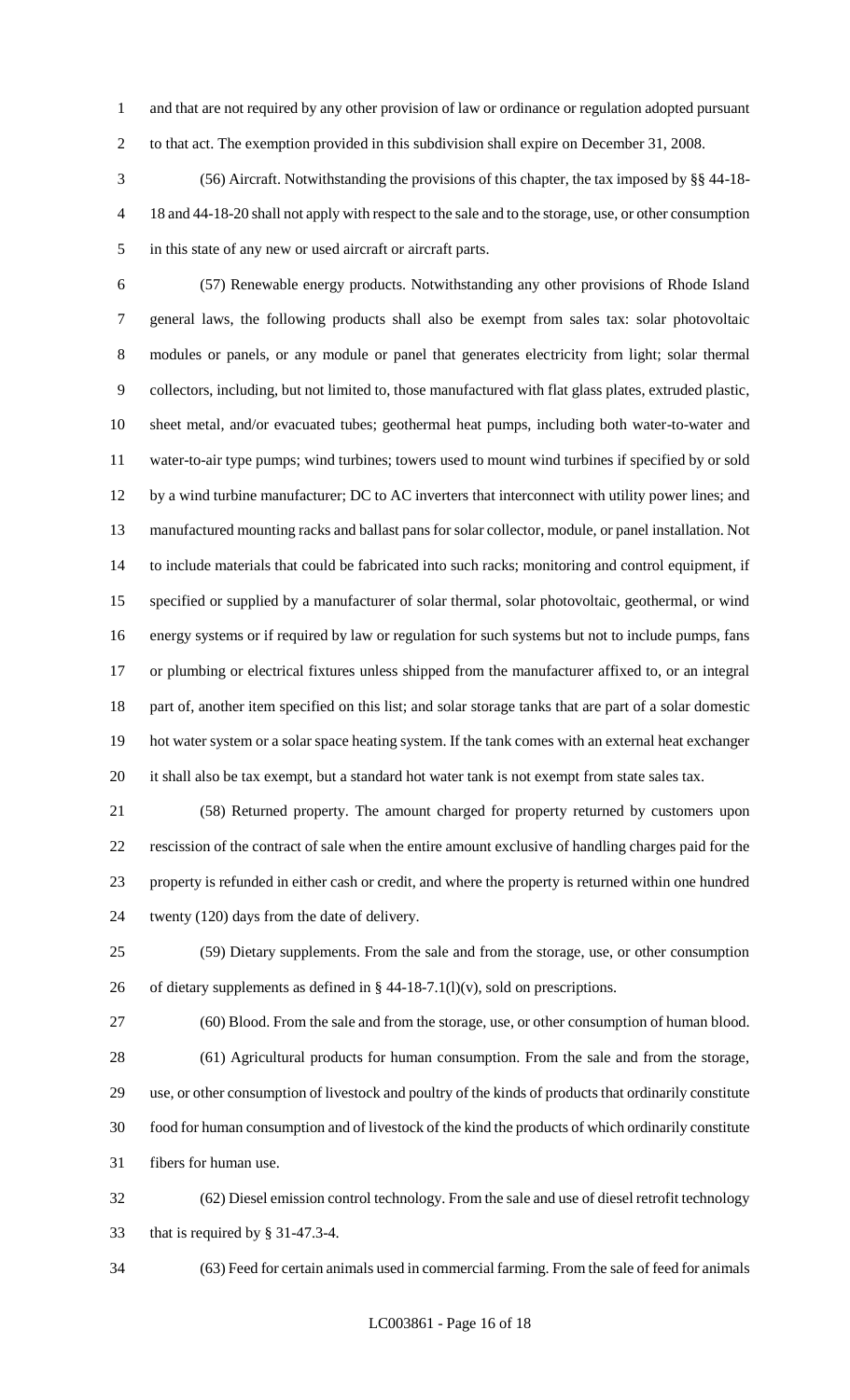as described in subsection (61) of this section.

 (64) Alcoholic beverages. From the sale and storage, use, or other consumption in this state by a Class A licensee of alcoholic beverages, as defined in § 44-18-7.1, excluding beer and malt beverages; provided, further, notwithstanding § 6-13-1 or any other general or public law to the contrary, alcoholic beverages, as defined in § 44-18-7.1, shall not be subject to minimum markup. (65) Seeds and plants used to grow food and food ingredients. From the sale, storage, use, or other consumption in this state of seeds and plants used to grow food and food ingredients as defined in § 44-18-7.1(l)(i). "Seeds and plants used to grow food and food ingredients" shall not include marijuana seeds or plants. (66) Feminine hygiene products. From the sale and from the storage, use, or other consumption of tampons, panty liners, menstrual cups, sanitary napkins, and other similar products the principal use of which is feminine hygiene in connection with the menstrual cycle. (67) Leased motor vehicles. No sales or use tax shall be assessed or collected on any portion 14 of any lease payment for a motor vehicle which comprises the amount of any tangible personal property tax, or any other similar tax, regardless of how said tax is designated or collected.

SECTION 2. This act shall take effect upon passage.

======== LC003861 ========